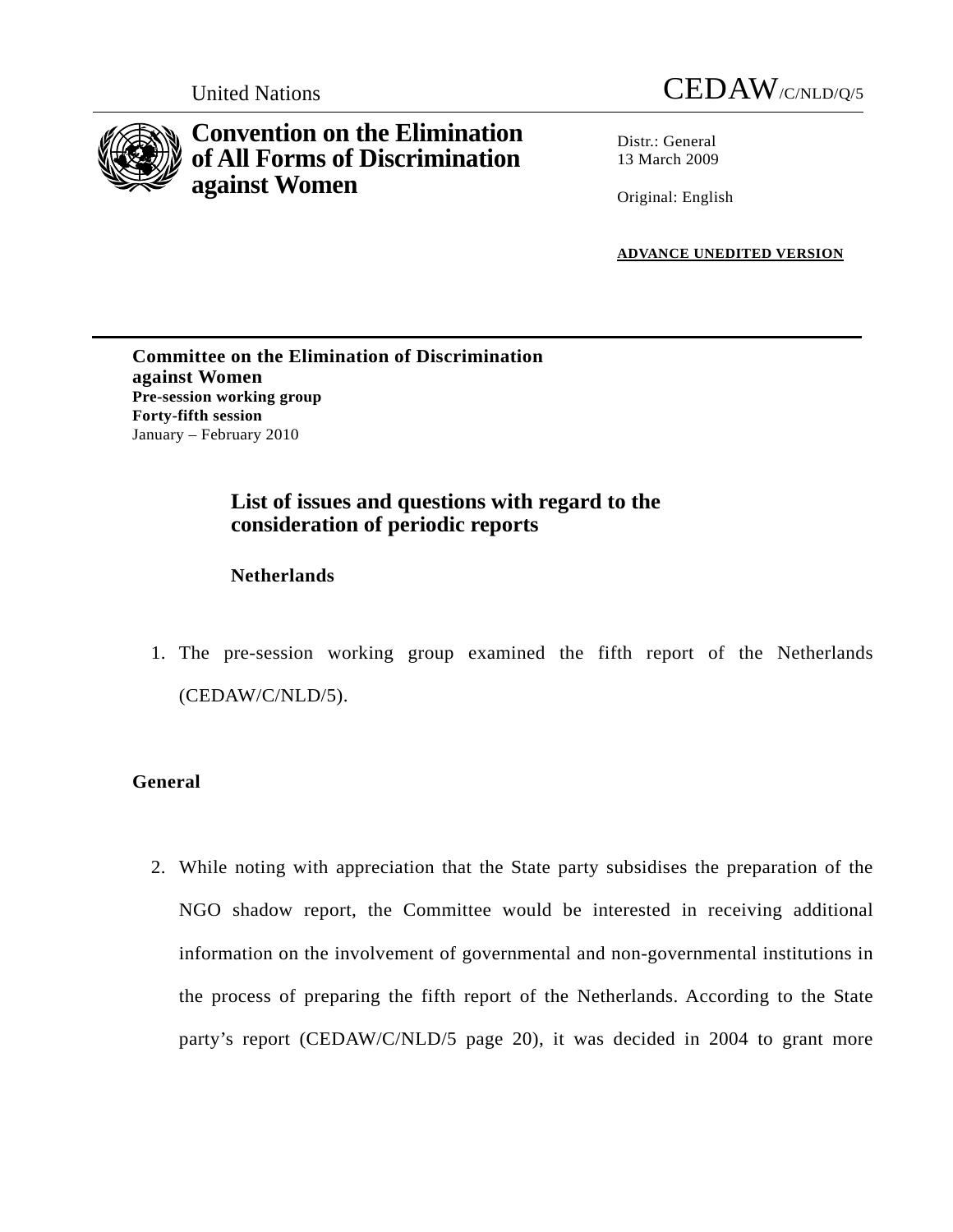funds via project subsidies than via institute subsidies. This change in the subsidy policy reportedly resulted in the cutting of core-funding of a number of institutions and the limitation of the role of NGOs and expertise centres for gender equality and women's human rights. Please indicate whether the Government envisages assessing the impact of this policy change.

3. In the absence of a follow-up report on the implementation of the Convention in the Netherlands Antilles which the Committee requested the State party to submit in January 2008 (CEDAW/C/NLD/4/CO/4 para. 46), the Committee very much regrets that the State party's has still not included in its report information on the Netherlands Antilles and Aruba, even though it has submitted information on both countries to other Committees. The Committee therefore requests the State party to provide comprehensive information on the implementation of the Convention in both countries in a form of a separate report which will be considered at the forty-fifth session of the Committee.

#### **Legislative, policy and institutional framework**

4. The Committee notes that the State party continues to consider that it is the responsibility of the judiciary to determine whether a particular provision of the Convention is directly applicable in the legal order although by signing the Optional Protocol to the Convention, it has recognized the individual right of complaint in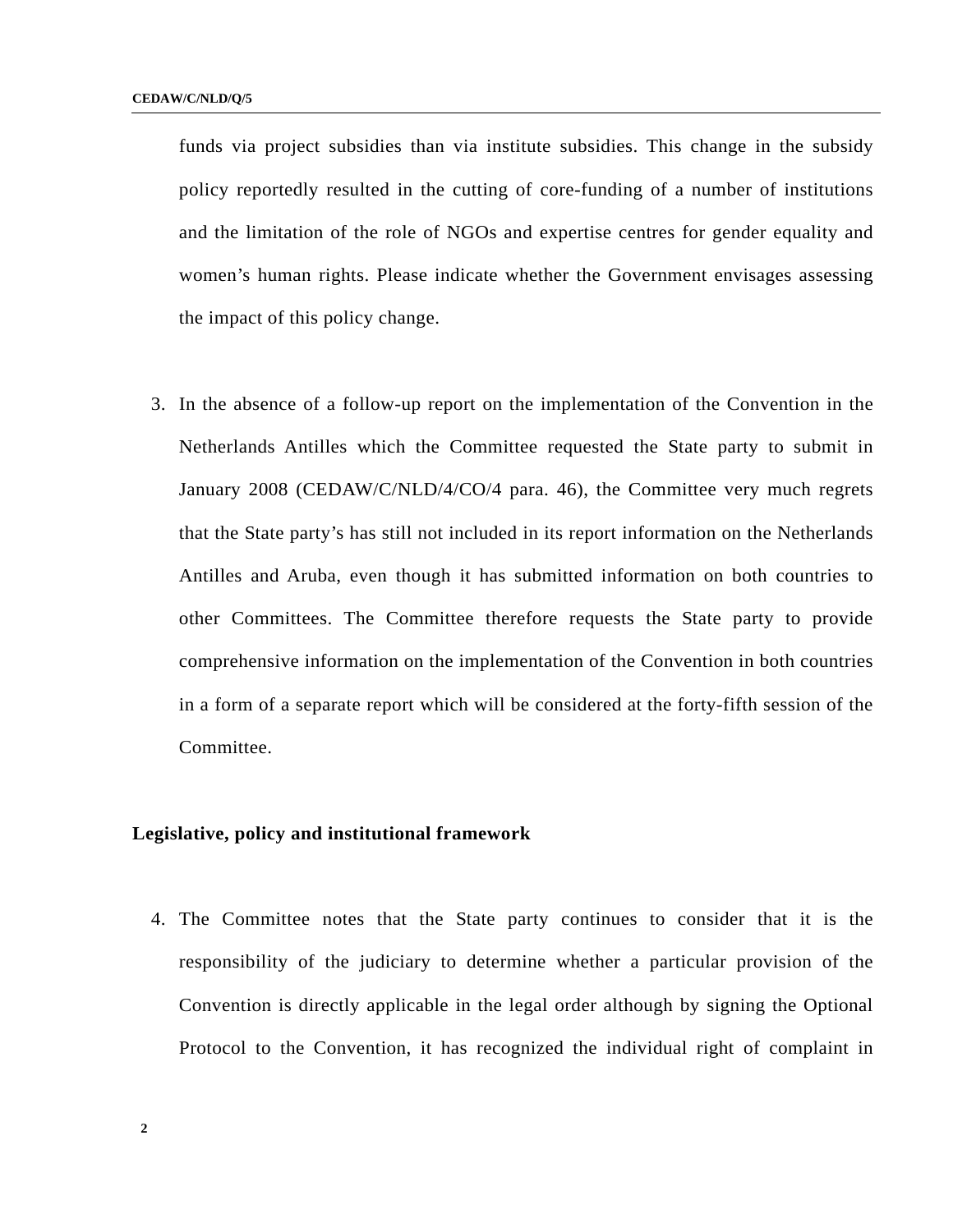relation to all the rights set forth in the Convention. In this context, please indicate how the State party envisages to overcome this legal inconsistency. Please also provide the Committee with the English translation of the letter sent on 10 December 2008 by the Government to the Parliament on the applicability of the Convention.

- 5. With reference to the State party's indication that the publication of recommendations and views of the Committee is first a matter of private initiative (CEDAW/C/NLD/5 page 22), please explain how the State party complies with its obligation to widely disseminate the Convention. In view of the rather limited promotion of the Convention among the judiciary, please also indicate whether specialized training courses on the Convention have been organized for judges, prosecutors and lawyers.
- 6. According to the State party (CEDAW/C/NLD/5 page 14), the Minister for Emancipation which emerged from the Cabinet change of 2007 has a managing role in the Dutch realization of the Convention and the Beijing Platform of Action. Please provide information on the human and financial resources allocated to the new Minister for Emancipation to effectively carry out its coordinating role. Please elaborate on the measures already undertaken to meet the conditions announced in the State party's report for a successful implementation of the emancipation policy, in particular those related to a clearer allocation of responsibilities, objectives and resources.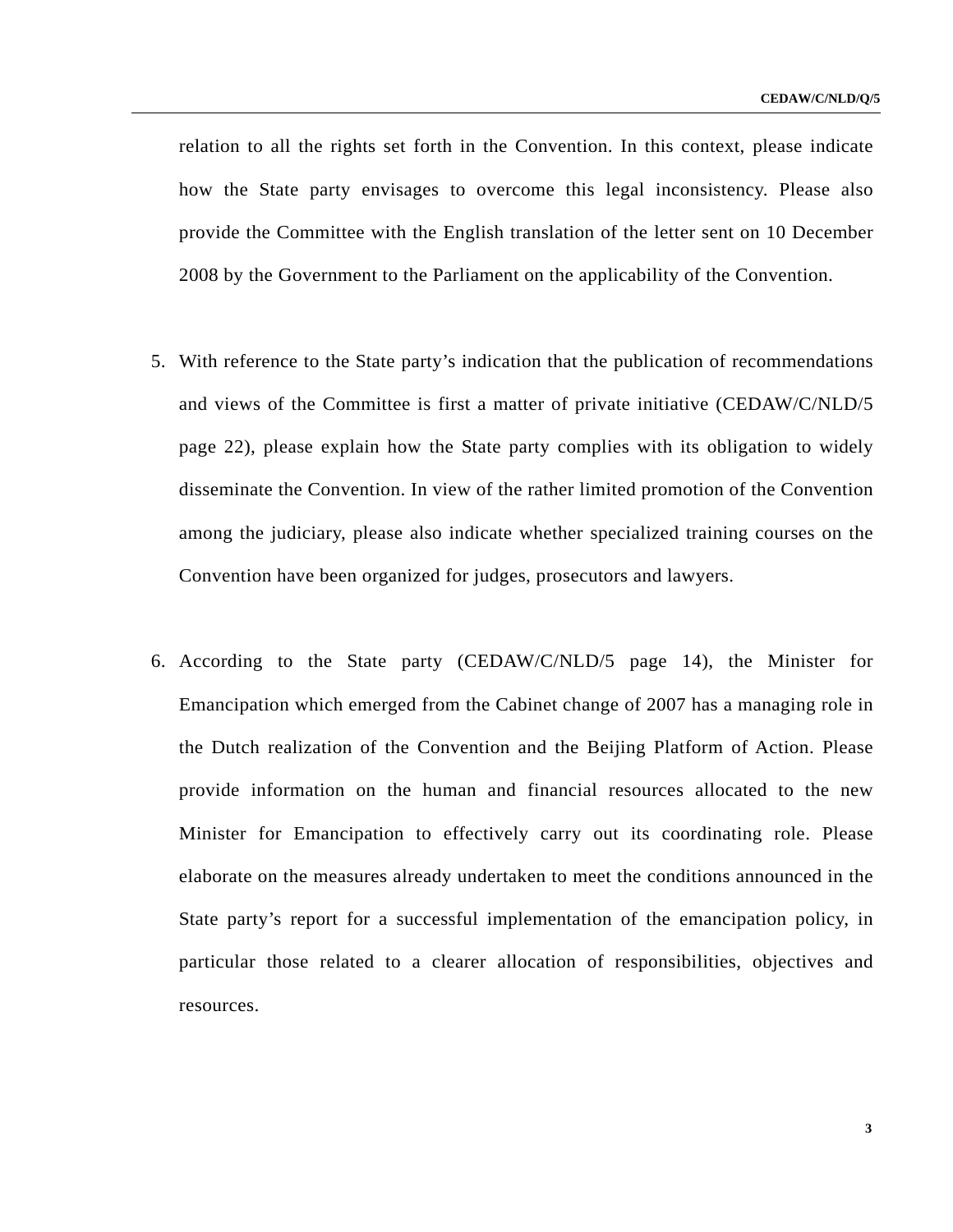- 7. Sexual discrimination being now explicitly prohibited by the Equal Treatment Act, please provide information on the measures undertaken by the State party to sensitize the public at large, and in particular women and employers, on the new provisions, especially those about discrimination on the basis of pregnancy, child birth and motherhood (CEDAW/C/NLD/5 page 27). Has the public campaign (CEDAW/C/NLD/5 page 45) aimed at making victims of discrimination more prepared to report the discrimination been organized and has the legislative proposal requiring municipalities to give citizens access to an anti-discrimination facility been adopted? Does the Government envisage to support financially the establishment of anti-discrimination bureaus and how will the State party ensure the quality of the services provided? Please also provide information on the sanctions rendered in the cases of sexual intimidation and undesirable conduct mentioned in the State party's report (CEDAW/C/NLD/5 page 29).
- 8. Please indicate whether the targets of the Multiyear Equal Treatment Policy Plan (2000), notably those related to the labour market participation of women, the proportion of women economically independent and the contribution of men to care responsibilities are likely to be reached. Has an evaluation of this plan been conducted and if so, to which extent lessons learned from the evaluation have been taken into consideration for the formulation of the Emancipation Memorandum released in October 2007. Please also indicate whether the new Emancipation memorandum takes into consideration the perpetuation of stereotypical gender roles, the unequal gender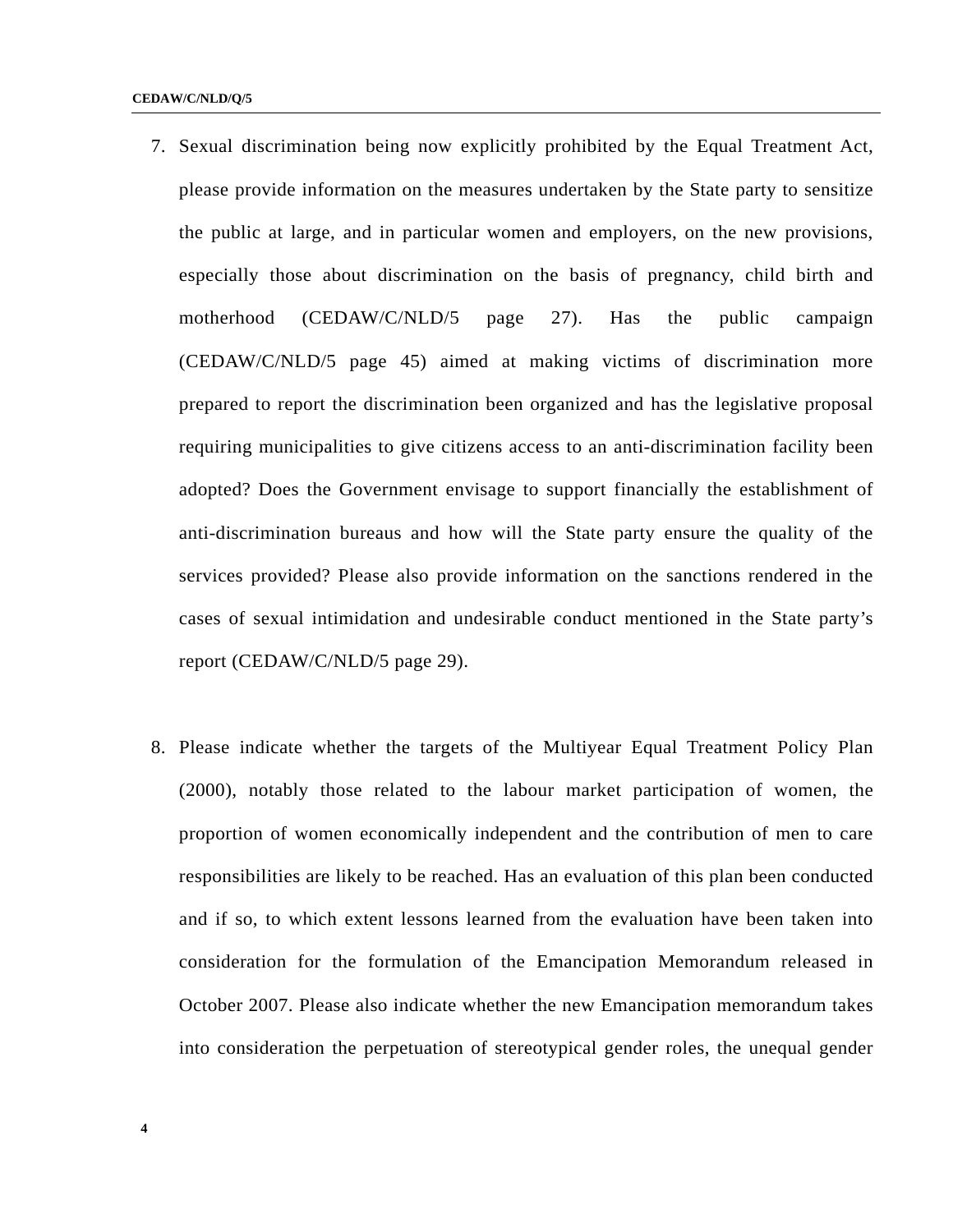power relations by which women are forced into a subordinate position as well as the necessary reconciliation of work and care for both men and women.

#### **Stereotypes and cultural practices**

9. Please elaborate on follow-up actions the State party has taken to address the concern expressed by the Special Rapporteur on Violence against Women whereby a false dichotomy between emancipated native Dutch women and oppressed immigrant women is fostered in the public perception. Women and men of immigrant background are categorically stigmatized, either as victims or as perpetrators, which only increases their marginalization.

#### **Domestic violence**

10. The Committee notes that in spite of its previous recommendation, the framework in respect of domestic violence is still neutrally formulated, as a consequence of which the State party misses the specificity of violence of men against women and neglects the root causes of violence suffered by women. With reference to the State party's indication (CEDAW/C/NLD/5 page 36) that it is investigating whether a gender specific formulation is advisable, please inform the Committee of any concrete development in this regard.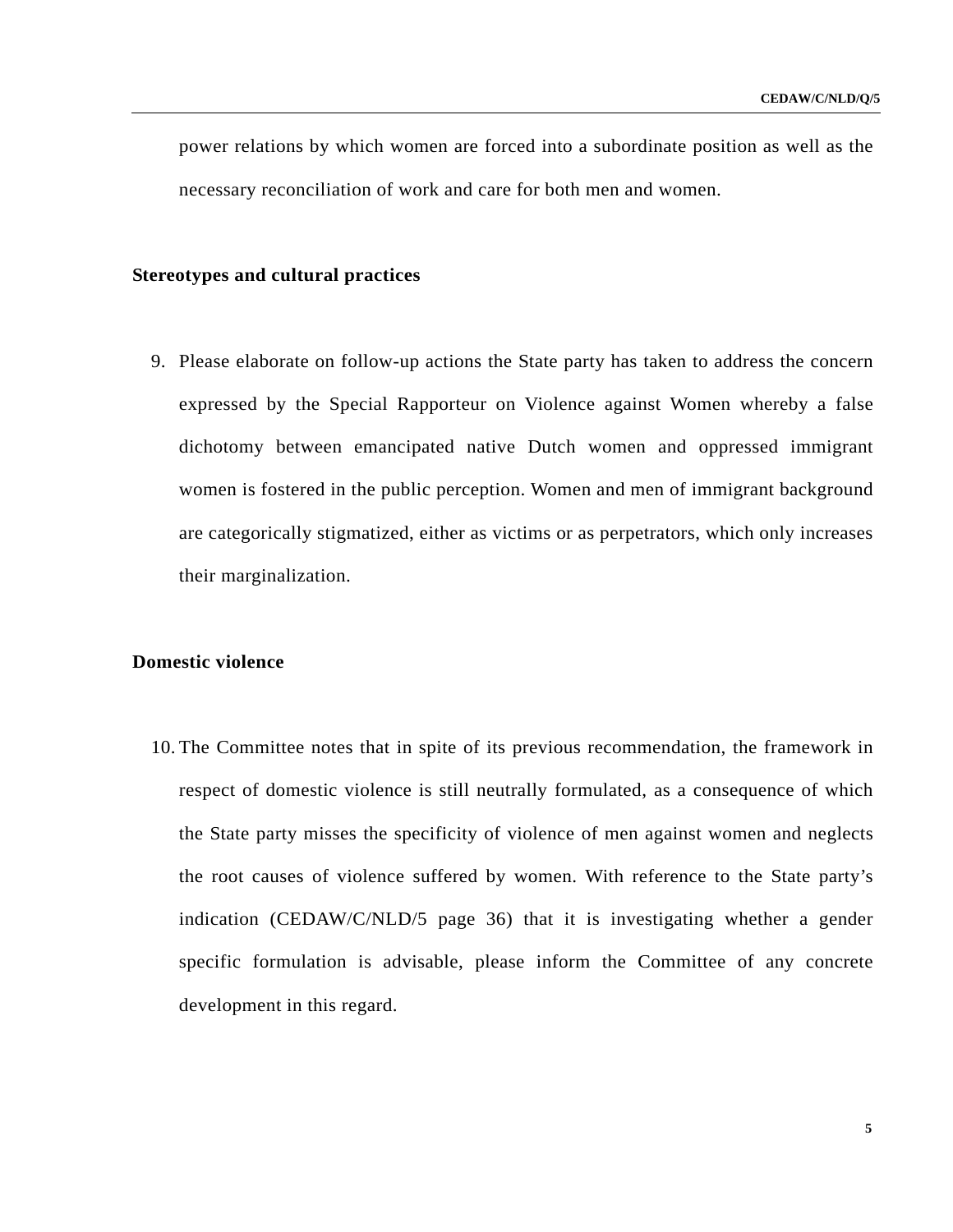- 11. Please briefly describe the results of the analysis, conducted in 2006 (CEDAW/C/NLD/5 page 36) including the scope, nature and characteristics of domestic violence, its victims and its suspects. The Committee is also interested in receiving any preliminary results of the public survey on the nature and scope of domestic violence held in 2008 (CEDAW/C/NLD/5 page 32) and the outcome of the prevalence study on the prevention of domestic violence in the Netherlands mentioned in the State party's report (CEDAW/C/NLD/5 page 44).
- 12. Please indicate whether the legislation allowing temporary restraining order to be imposed on perpetrators of domestic violence has been adopted? If so, is the counselling process automatically instituted after issuance of a restraining order? How does the State party deal with the concern expressed by women's group that too many cases do not result in a conviction because prosecutors overemphasize reconciliation between the partners and voluntary treatment programmes for offenders?
- 13. The State party report mentions the availability of legal assistance and free facility to victims of violence and sexual crime only when the victims present serious physical and mental injury (CEDAW/C/NLD/5 page 37). Please elaborate on what preventive and protective measures are available to women at risk of physical and mental abuse. Please provide data on the progress made by the State party to make shelters available for women victims of domestic violence. Does the State party envisage granting residence permits to women victims of violence regardless of their immigration status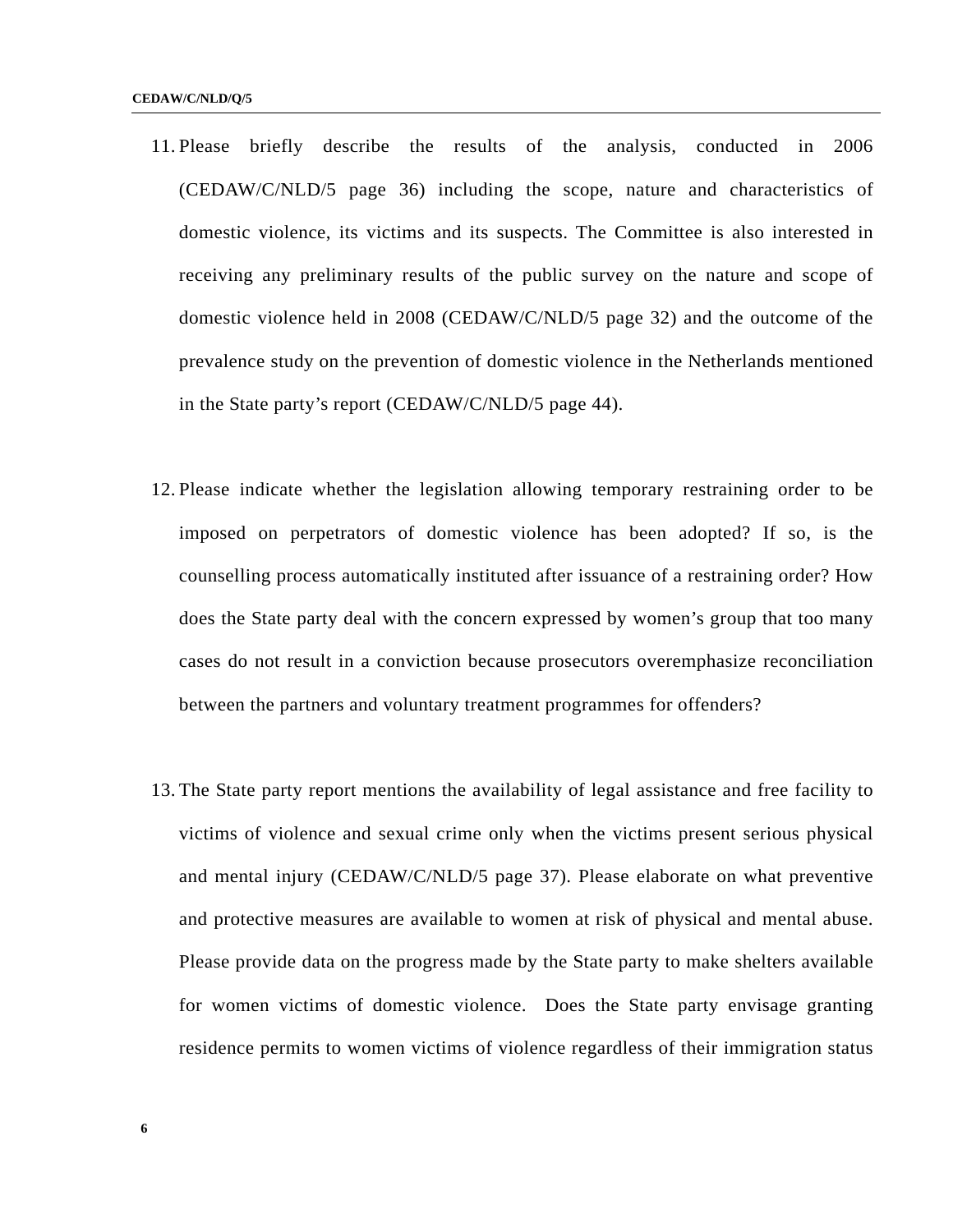and ethnic origin and regardless of whether they can prove that violence occurred by way of an official police report, medical report, report of a woman's shelter or any other means.

14. Please provide data disaggregated by sex and ethnicity on honour-related violence (HRV) and briefly describe the outcome of the project *"honour-related violence in and around the school"* conducted in 2007. Please also indicate what measures were adopted to follow up on the observations of the Special Rapporteur on Violence against Women about the gendered nature and specificities of HRV and the fact that due to these specificities, the protection framework has proven to be inadequate.

#### **Employment, social and economic benefits**

15. According to the State party's report (CEDAW/C/NLD/5 page 64), a bigger market for personal services results in more jobs for the less qualified. An additional effect is that people who purchase these personal services have more hours available for the employment market. In this regard, please provide additional information on the situation of women domestic and homecare workers, and in particular whether they receive social security, unemployment and disability benefits, and compensation for health insurance. Please also indicate what impact the introduction of the "Services at home scheme" had on improving the situation of women domestic and homecare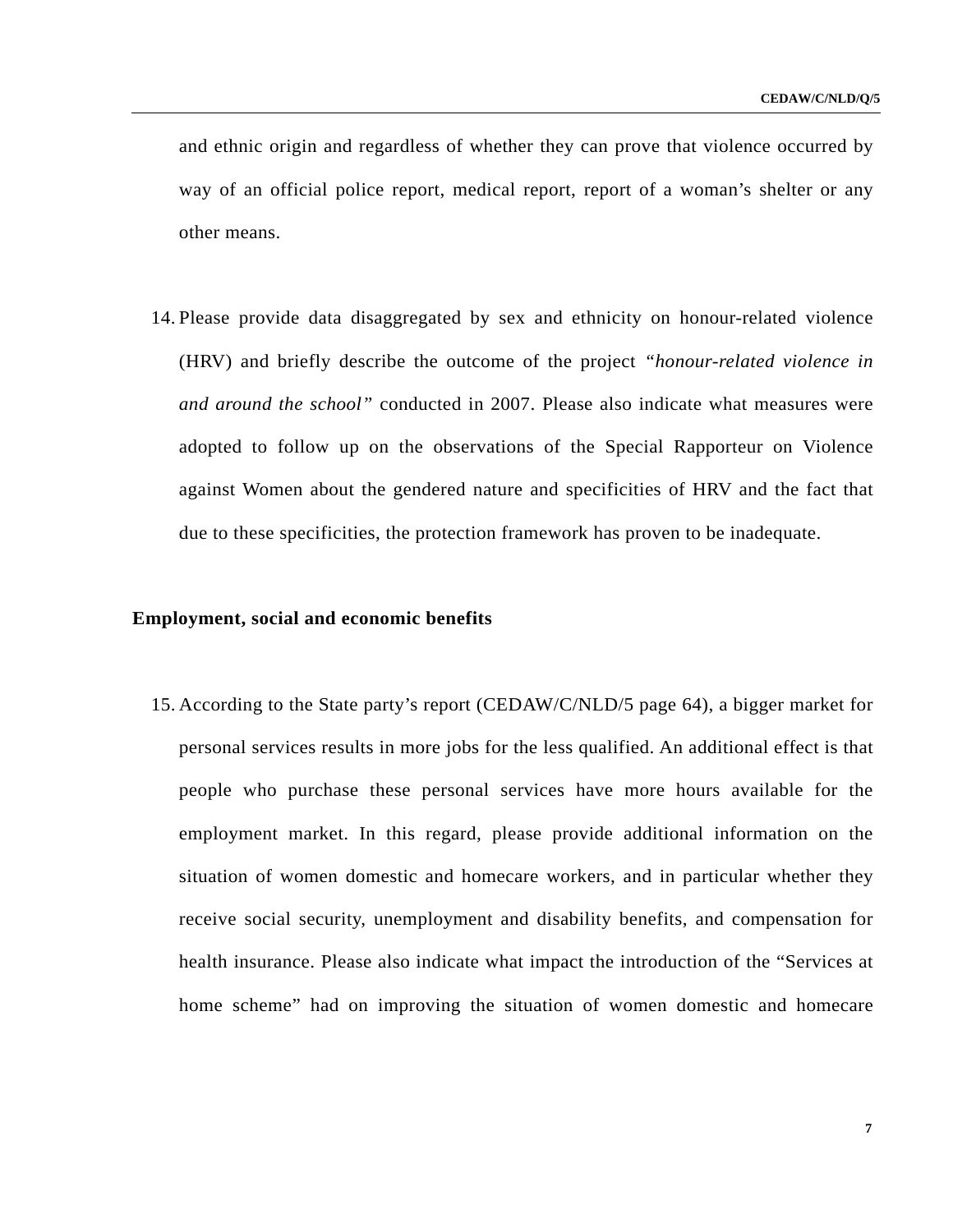workers. Please indicate whether the State party has assessed the conformity of this scheme with the provisions of the Convention.

- 16. Please provide data disaggregated by sex, age and ethnicity of the persons who provide care or support to elderly, ill or disabled family members or other relatives, and the obstacles they face regarding their participation in society. In particular, has the State party assessed the impact on the emancipation of women of the Social Support Act's provision according to which household assistance is only provided if there is no one in the family network that can or should provide informal care. Please also supply information on the possible gender impacts of the changes of the Exceptional Medical Expenses Act implemented since January 2009.
- 17. The State party report indicates that the Netherlands is among the countries where the difference in labour participation (in full time units) between men and women is very large (CEDAW/C/NLD/5 page 61). In this regard, while noting that a range of measures were identified (reduction of the marginal tax and premium burden, working flexible hours and teleworking) as means of increasing women labour participation, please indicate the policy measures the Government has taken to protect the rights of women working part-time in respect of salary, pension and promotion. The Committee would also like to know which temporary special measures have been put in place in accordance with article 4 of the Convention to accelerate the achievement of de facto equality between men and women on the above grounds. Please also explain why the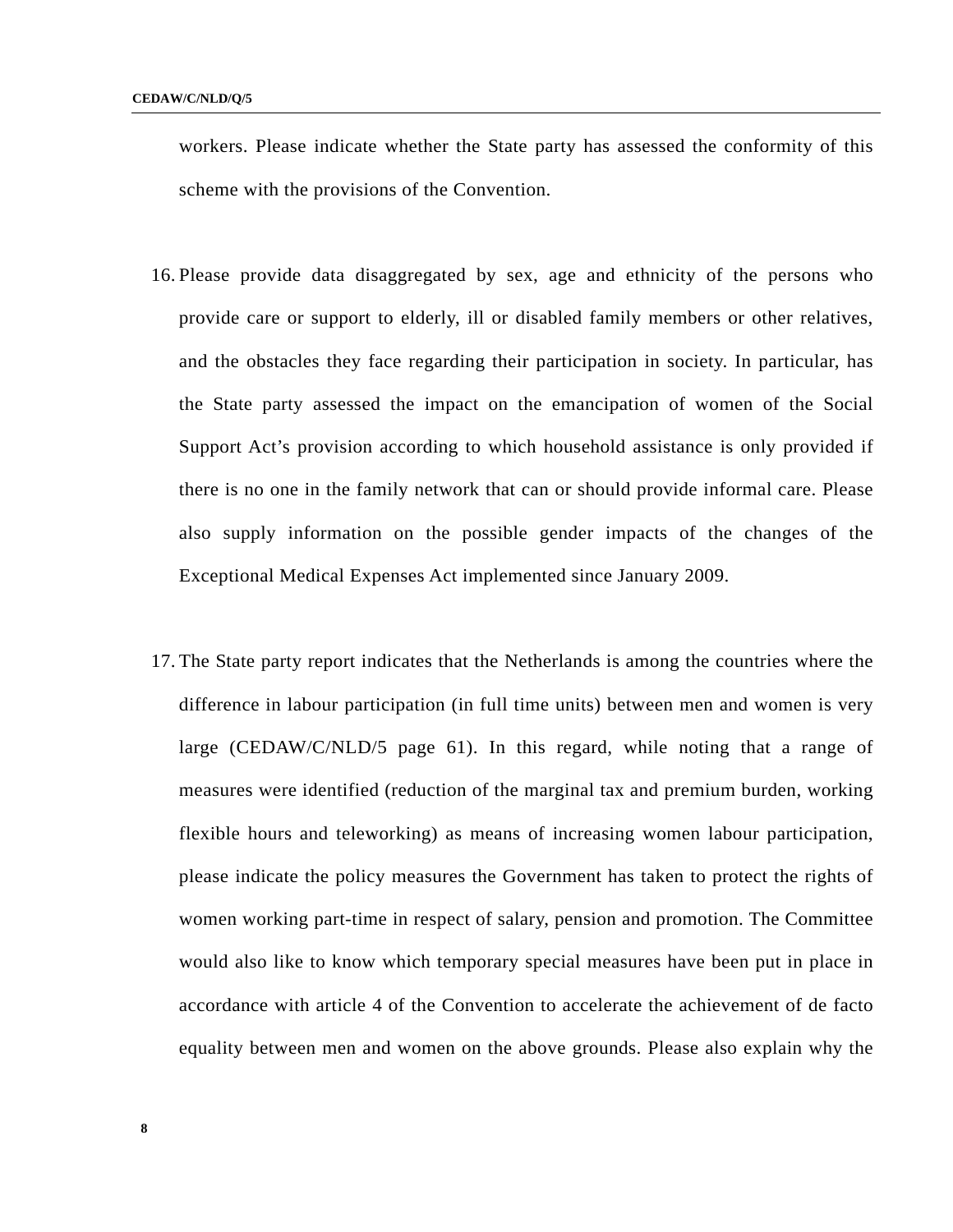State party declares itself unable to enforce female positions in universities and why the targets of female professors in the country and abroad remain low and well below the European target generally (CEDAW/C/NLD/5 page 75).

- 18. Taking into consideration the increase in remuneration discrepancies between men and women (CEDAW/C/NLD/5 pages 85 & 86), please indicate any concrete measures taken by the State party to reduce the salary gap in both private and public sector, and explain how such a gap still exists in the public sector as this undermines the gender equality standards of the Government.
- 19. The Committee, in its previous concluding observations (CEDAW/C/NLD/CO/4 para 29), urged the State party to reinstate maternity benefits for all women, including self-employed women and female entrepreneurs. This was done in July 2008 after the entry into force of the Work and Care Act. In this regard, please indicate whether the Government has considered introducing a compensation arrangement for those selfemployed women who were pregnant in the period between the revocation of the Invalidity Insurance Act, in 2004, and July 2008.
- 20. With reference to the State party's report (CEDAW/C/NLD/5 page 30), please provide precise data on the companies and institutes which have now instituted internal complaints procedure. Please also outline the measures taken or envisaged by the State party to encourage the introduction of such procedure. Please provide information on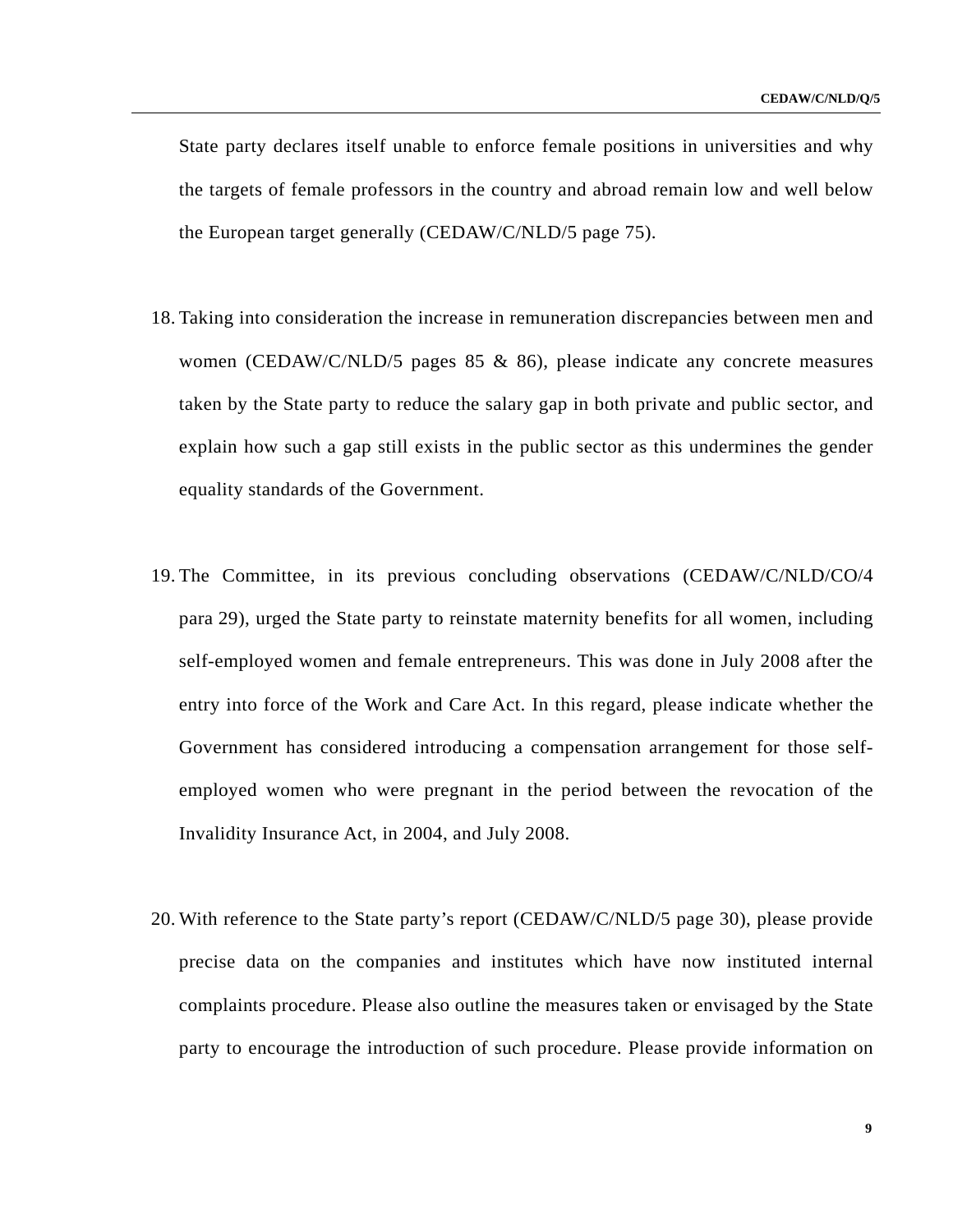the enforcement by the Health and Safety Inspectorate of the duty for employers to have anti-discrimination policies in place.

#### **Situation of particular group of women**

- 21. The State party recognizes that the labour participation of Turkish and Moroccan women is considerably lower than among native Dutch-heritage population. A number of initiatives have been put in place to ensure them a better integration : Commission on the Participation of Women from Ethnic Minority Groups (PaVEM Commission), the Plan of Approach on Emancipation and Integration (2004-2006), the establishment in February 2006 of the Ethnic-minority Women and Labour Direction Group, etc…). Please provide information on the concrete results obtained from the current policies. In regard to the 1001 Strengths Programme which involves 50 000 vulnerable ethnicminority women in voluntary work, please explain how the State party intends to assess whether this programme effectively serves as a springboard for their social and professional integration and does not contribute to maintaining these women in precarious situations.
- 22. The Committee against Torture has expressed concern at the difficulties faced by asylum-seekers in the European part of the Kingdom of the Netherlands in substantiating their claims under the accelerated procedure of the 2000 Aliens Act, which could lead to a violation of the non-refoulement procedure. According to the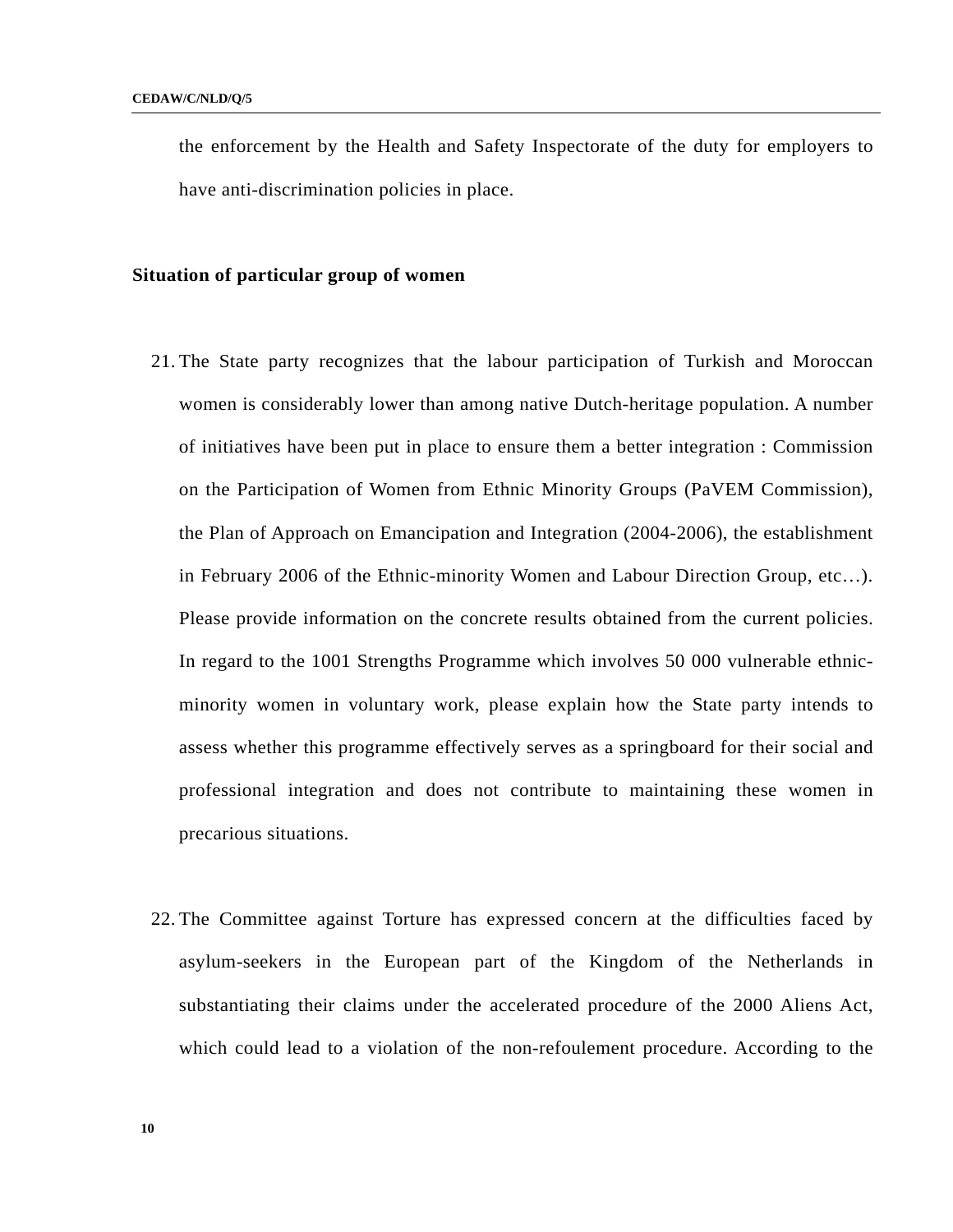Special Rapporteur on Violence against Women, during this accelerated procedure, women are often unable to relate experiences of rape or other traumatic incidents. In this context, please indicate if the Government envisages adopting gender-sensitive asylum procedures and recognizing gender-related persecution as a ground for asylum.

- 23. The report does not contain any disaggregated statistical data on women living in poverty. Please provide an overview of the situation of women living in poverty in the Netherlands as well as the measures taken by the State party in this regard.
- 24. Information available indicates that a large number of Muslim women and girls, most of whom are of non-Dutch origin, face discrimination and exclusion in the labour market, education sector, and in sport schools including because of the wearing of headscarves. Please indicate what measures the Government has taken to reverse the negative attitudes towards Muslim women. In particular, could the State party be more specific about the steps taken to create opportunities for Muslim women and girls to integrate them into mainstream society and economy, while at the same time maintaining their own ethnic and diverse cultural identity.

#### **Participation in political and public life**

25. While the State party acknowledges that the target of 45 % of women in political positions will not be achieved in 2010 as expected (CEDAW/C/NLD/5 page 122), the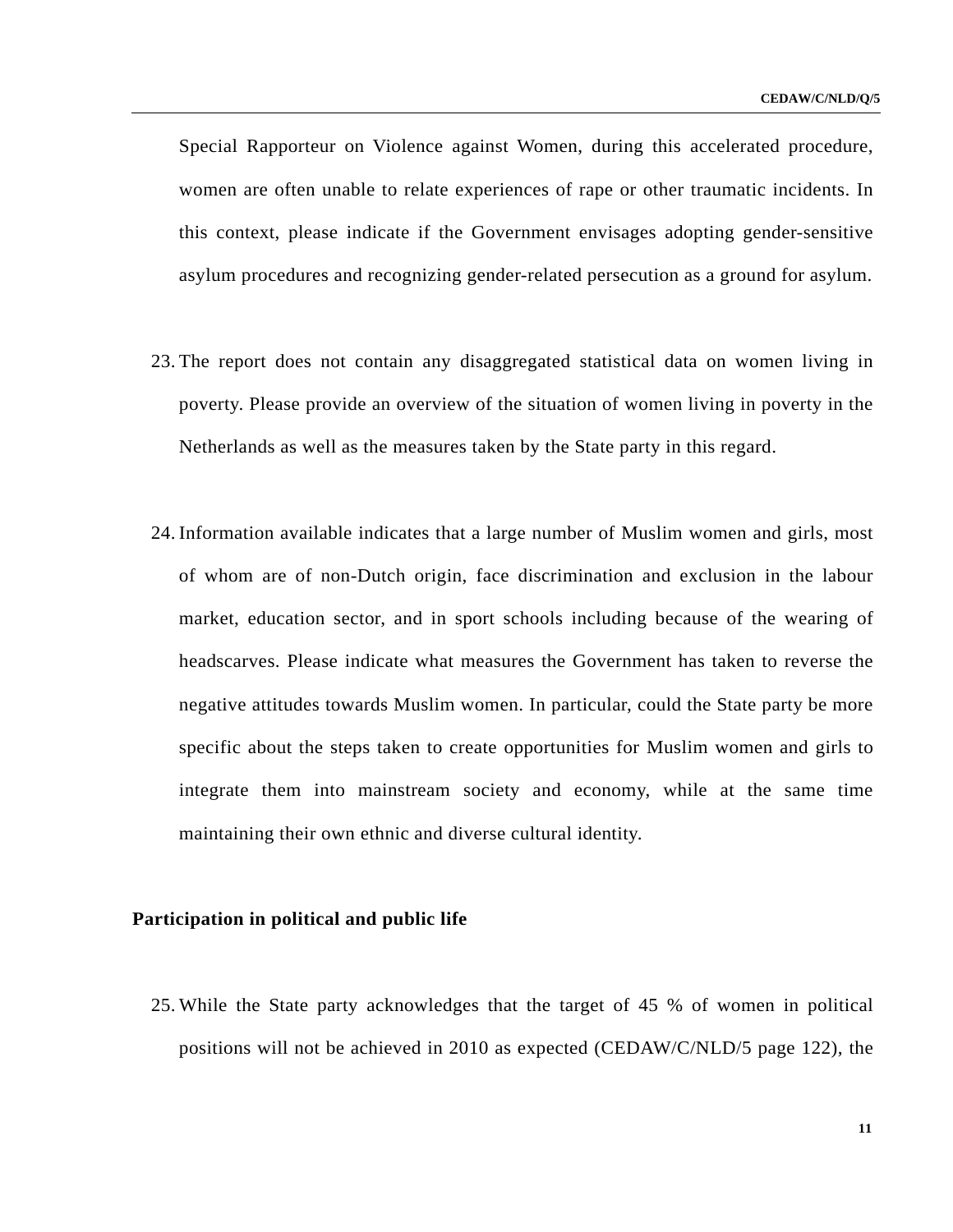report indicates that the Netherlands does not use quotas to increase the participation of women (CEDAW/C/NLD/5 page 124). In view of the slow progress in increasing the number of women occupying top positions, please explain the reasons why such a system is not envisaged and whether the Government will consider applying temporary special measures in accordance with article 4, paragraph 1 of the Convention and the Committee's General Recommendations  $N^{\circ}$  23 & 25.

## **Marriage and family**

26. The State party states that there is no indication to date that the family reunification policy de facto discriminates against women (CEDAW/C/NLD/5 page 139). However, it appears that the high income requirements, as well as the requirements for success in the examination in Dutch language and knowledge about Dutch society have a more negative effect on women than on men, including because of the worldwide gap between men and women in education, wages, property ownership, etc. In this context, please provide the most recent data relating to men and women applicants for family forming/reunification. Was an evaluation of the measures concerning familyforming and reunification conducted by the research section of the Department of Justice? If so, please inform the Committee of its outcome.

#### **Trafficking and exploitation of prostitution**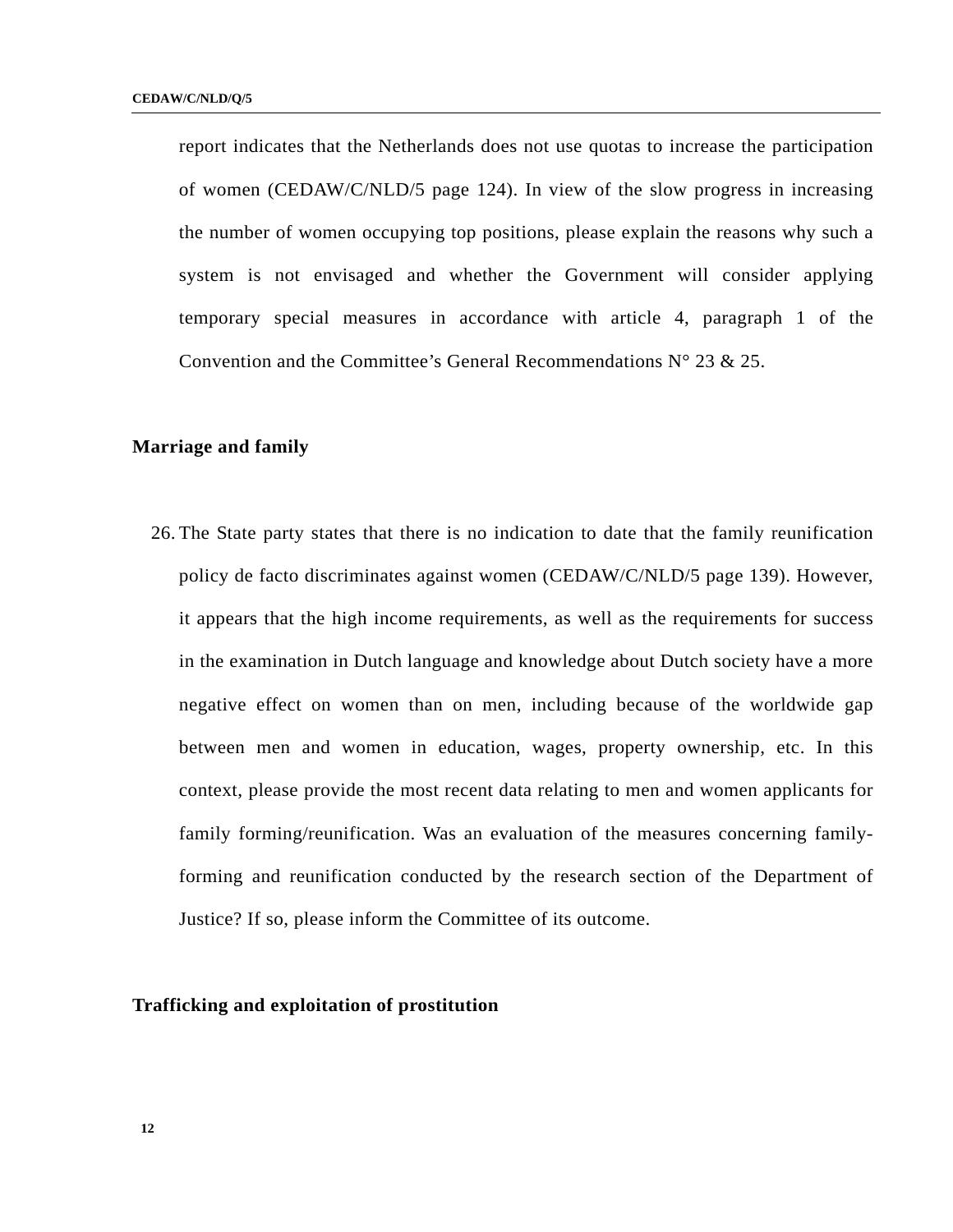- 27. The Committee in its previous concluding observations (CEDAW/C/NLD/CO/4 para 23) as well as the Special rapporteur on violence against women have expressed concern at the linkage between protection to victims of trafficking and cooperation with the police. Indicate the follow-up measures the Government intends to give to these concerns and whether it envisages providing victims of trafficking with temporary protection visas, reintegration and support services irrespective of whether they cooperate in the investigation and prosecution of alleged traffickers.
- 28. Please indicate the measures taken to ensure that women victims of trafficking are properly identified and are no longer held in alien detention, without assistance and access to the protective services to which they are entitled. Please also indicate whether minor victims of trafficking and sexual exploitation have access to specialized institutions. With reference to the State party's report (CEDAW/C/NLD/5 at page 113, was an inquiry concluded into the disappearance of underage asylum seekers suspected of having been picked up by human traffickers?
- 29. Please indicate why non-governmental organizations are not represented in the antitrafficking taskforce.
- 30. The report highlights the adoption of new legislation whose main objectives are to tighten and harmonize the licensing system, strengthen control and law enforcement and improve working conditions for prostitutes (CEDAW/C/NLD/5 page 116). Please